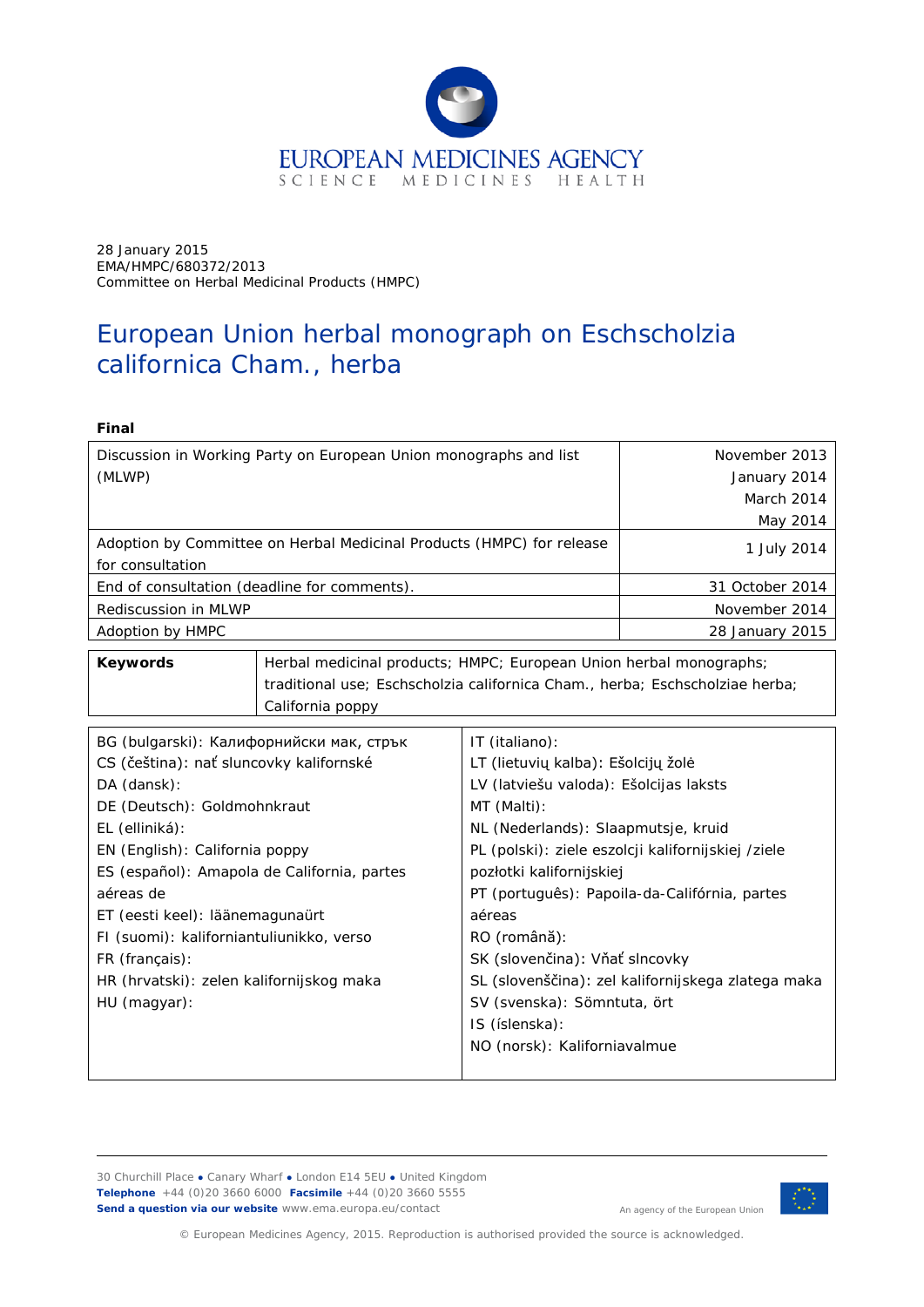## **European Union herbal monograph on** *Eschscholzia californica* **Cham***.,* **herba**

## **1. Name of the medicinal product**

To be specified for the individual finished product.

## **[2](#page-1-1). Qualitative and quantitative composition**<sup>[1](#page-1-0)</sup>,<sup>2</sup>

| Well-established use | <b>Traditional use</b>                                                                                  |
|----------------------|---------------------------------------------------------------------------------------------------------|
|                      | With regard to the registration application of<br>Article 16d(1) of Directive 2001/83/EC as<br>amended. |
|                      | Eschscholzia californica Cham., herba                                                                   |
|                      | i) Herbal substance                                                                                     |
|                      | Not applicable                                                                                          |
|                      | ii) Herbal preparations                                                                                 |
|                      | Powdered herbal substance                                                                               |

### **3. Pharmaceutical form**

| Well-established use | <b>Traditional use</b>                                                                           |
|----------------------|--------------------------------------------------------------------------------------------------|
|                      | Powdered herbal substance in solid dosage forms<br>for oral use.                                 |
|                      | The pharmaceutical form should be described by<br>the European Pharmacopoeia full standard term. |

## **4. Clinical particulars**

### *4.1. Therapeutic indications*

| Well-established use | <b>Traditional use</b>                                                                                |
|----------------------|-------------------------------------------------------------------------------------------------------|
|                      | 1) Traditional herbal medicinal product for relief of<br>mild symptoms of mental stress.              |
|                      | 2) Traditional herbal medicinal product to aid<br>sleep.                                              |
|                      | The product is a traditional herbal medicinal<br>product for use in specified indications exclusively |

<span id="page-1-0"></span> $1$  The declaration of the active substance(s) for an individual finished product should be in accordance with relevant herbal  $\frac{q}{q}$  quality guidance. ł

<span id="page-1-1"></span><sup>.&</sup>lt;br>Detailed specifications for the herbal substances shall be given by references to bibliographic sources in absence of a monograph in the European Pharmacopoeia, a national pharmacopoeia or national codex currently used officially in a Member State.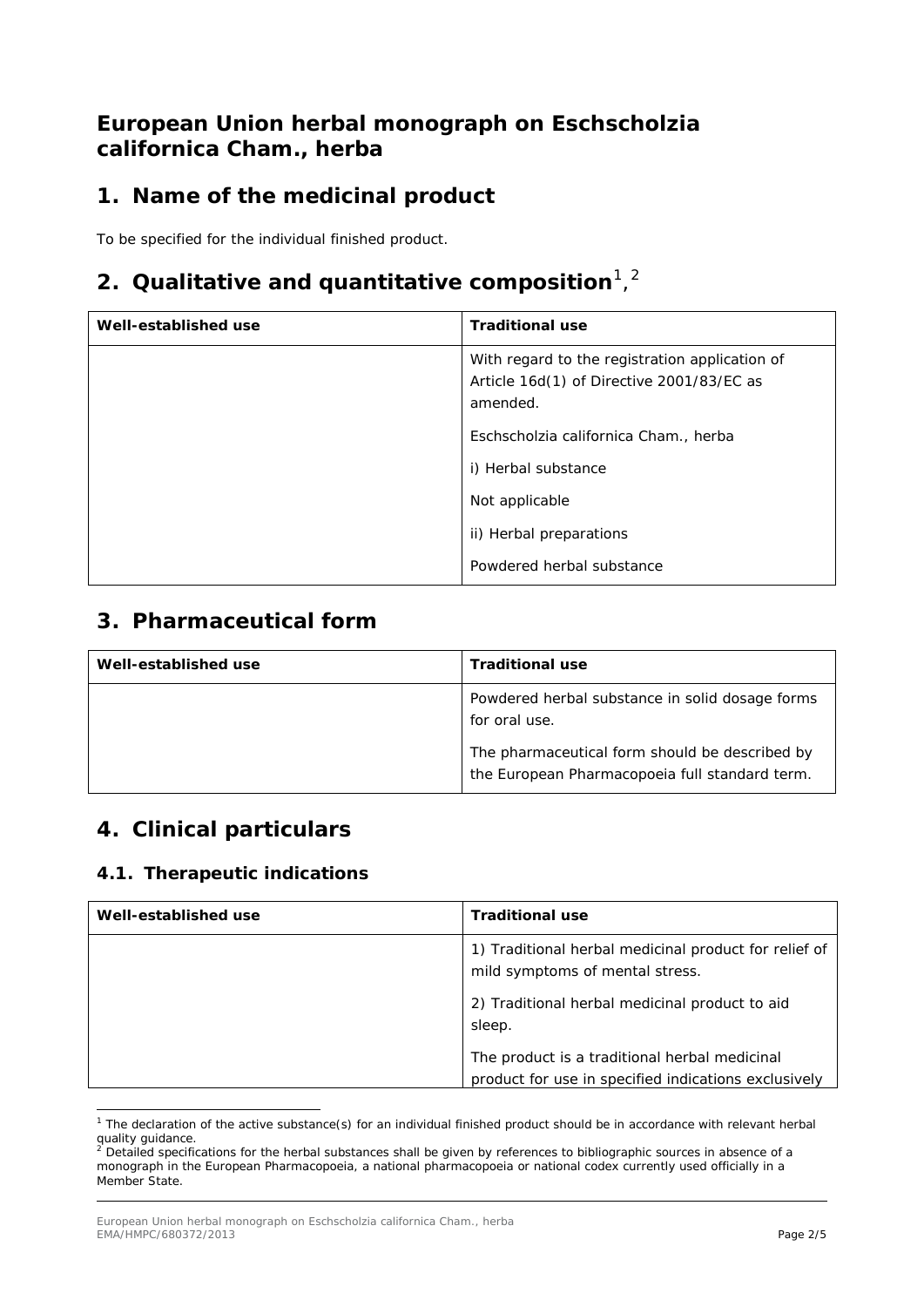| Well-established use | <b>Traditional use</b>        |
|----------------------|-------------------------------|
|                      | based upon long-standing use. |

| Well-established use | <b>Traditional use</b>                                                                                                                                              |
|----------------------|---------------------------------------------------------------------------------------------------------------------------------------------------------------------|
| Posology             | Posology                                                                                                                                                            |
|                      | Adults, Elderly                                                                                                                                                     |
|                      | Indication 1)                                                                                                                                                       |
|                      | Powdered herbal substance:                                                                                                                                          |
|                      | Single dose: 480-600 mg                                                                                                                                             |
|                      | Daily dose: 960-1500 mg                                                                                                                                             |
|                      |                                                                                                                                                                     |
|                      | Indication 2)                                                                                                                                                       |
|                      | Powdered herbal substance:                                                                                                                                          |
|                      | Single dose: 480-600 mg                                                                                                                                             |
|                      | Daily dose: 960-1500 mg                                                                                                                                             |
|                      | One single dose with dinner and another single<br>dose 30-60 min before bedtime.                                                                                    |
|                      | The use in children and adolescents under 18<br>years of age is not recommended (see section 4.4<br>'Special warnings and precautions for use').                    |
|                      | <b>Duration of use</b>                                                                                                                                              |
|                      | If the symptoms persist longer than 2 weeks<br>during the use of the medicinal product, a doctor<br>or a qualified health care practitioner should be<br>consulted. |
|                      | Method of administration                                                                                                                                            |
|                      | Oral use.                                                                                                                                                           |

## *4.2. Posology and method of administration*

### *4.3. Contraindications*

| Well-established use | <b>Traditional use</b>                      |
|----------------------|---------------------------------------------|
|                      | Hypersensitivity to the active substance/s. |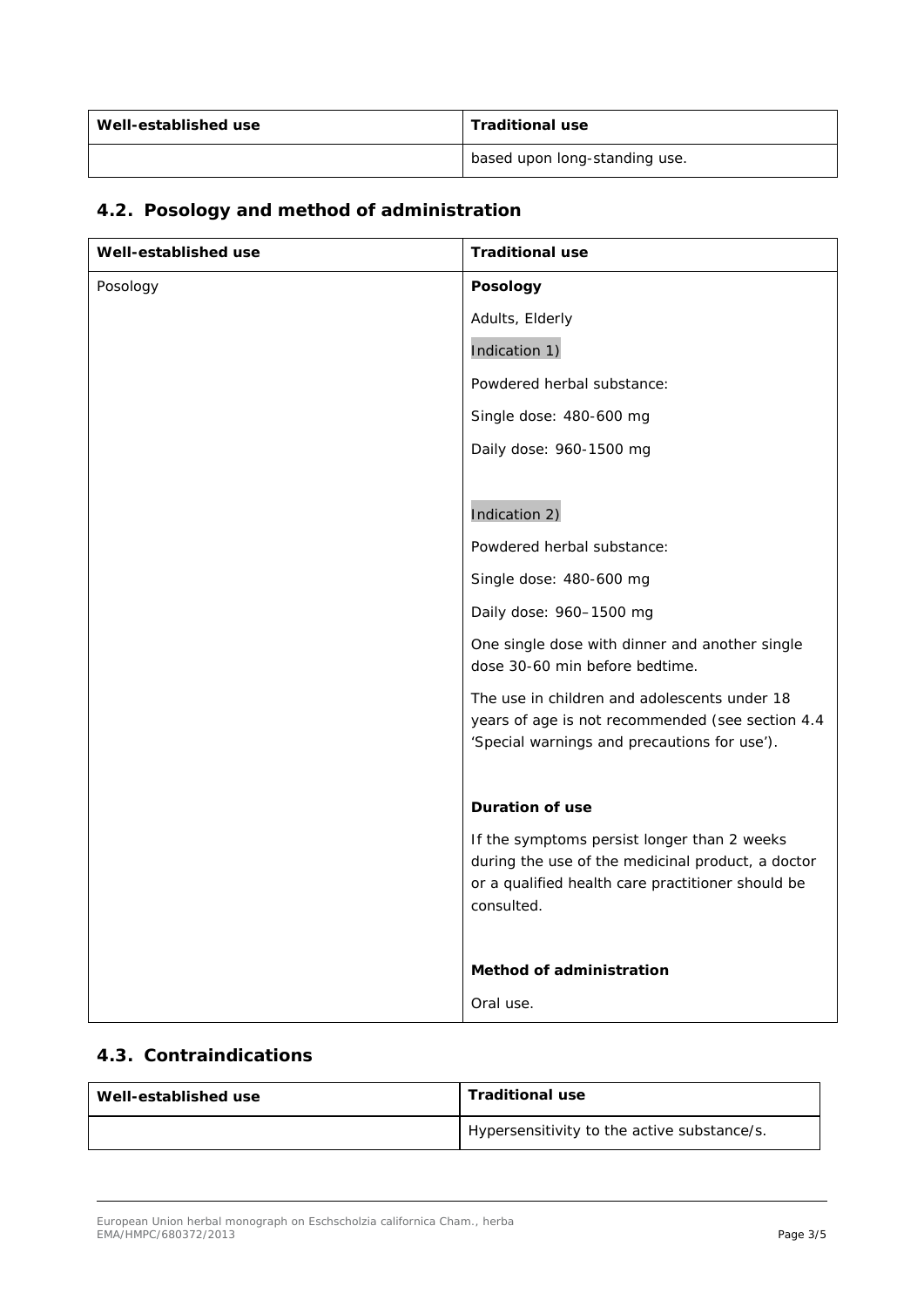### *4.4. Special warnings and precautions for use*

| Well-established use | <b>Traditional use</b>                                                                                                                      |
|----------------------|---------------------------------------------------------------------------------------------------------------------------------------------|
|                      | The use in children and adolescents under 18<br>years of age has not been established due to lack<br>of adequate data.                      |
|                      | If the symptoms worsen during the use of the<br>medicinal product, a doctor or a qualified health<br>care practitioner should be consulted. |

### *4.5. Interactions with other medicinal products and other forms of interaction*

| Well-established use | <b>Traditional use</b> |
|----------------------|------------------------|
|                      | None reported.         |

#### *4.6. Fertility, pregnancy and lactation*

| Well-established use | <b>Traditional use</b>                                                                                                                                                                                 |
|----------------------|--------------------------------------------------------------------------------------------------------------------------------------------------------------------------------------------------------|
|                      | Safety during pregnancy and lactation has not<br>been established. In the absence of sufficient<br>data, the use during pregnancy and lactation is<br>not recommended.<br>No fertility data available. |

### *4.7. Effects on ability to drive and use machines*

| Well-established use | <b>Traditional use</b>                                                                                       |
|----------------------|--------------------------------------------------------------------------------------------------------------|
|                      | May impair ability to drive and use machines.<br>Affected patients should not drive or operate<br>machinery. |

#### *4.8. Undesirable effects*

| Well-established use | <b>Traditional use</b>                                                                               |
|----------------------|------------------------------------------------------------------------------------------------------|
|                      | None reported.                                                                                       |
|                      | If adverse reactions occur, a doctor or a qualified<br>health care practitioner should be consulted. |